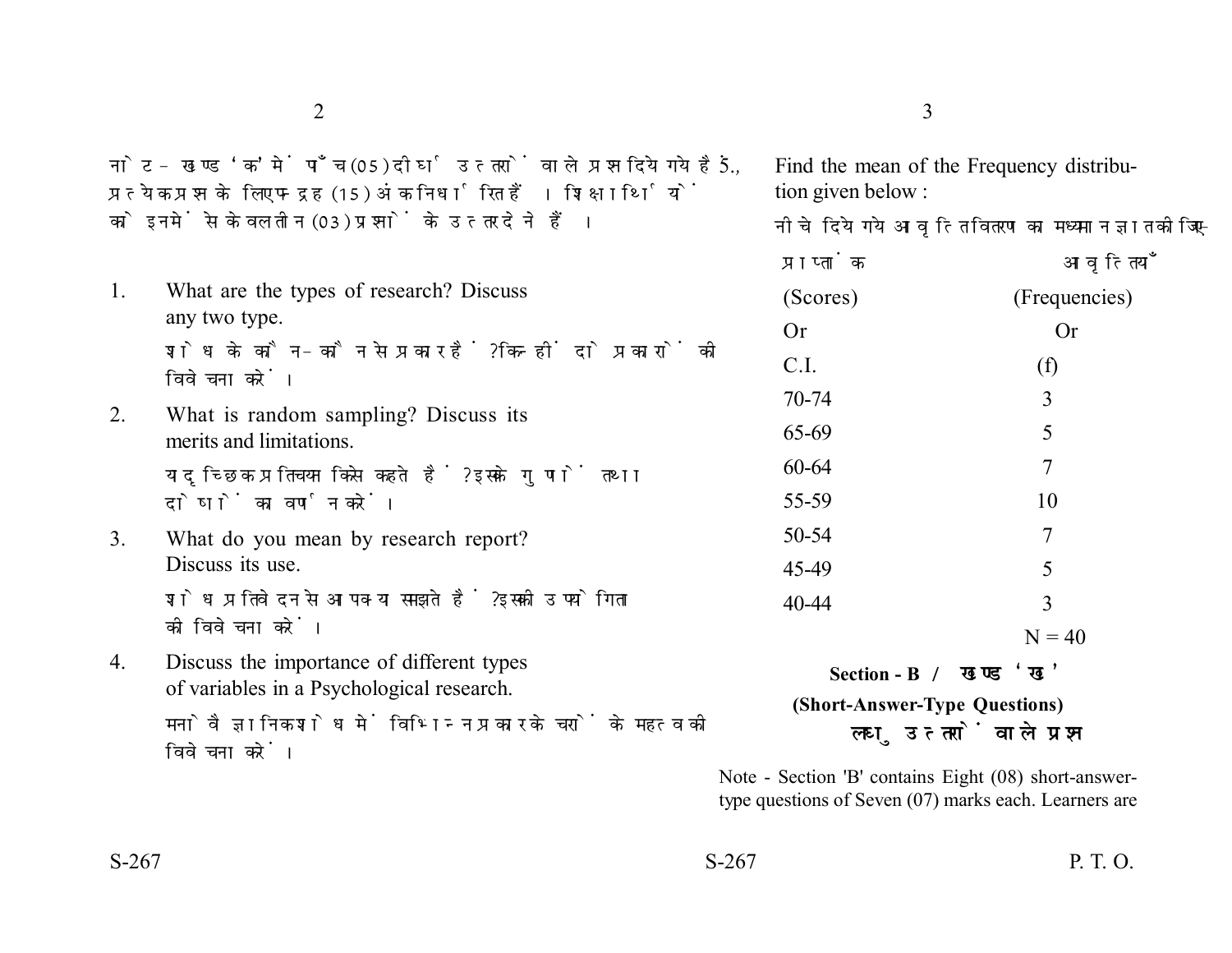4

required to answer any Five (05) questions only.

 $(5 \times 7 = 35)$ 

नोट- खण्ड 'ख' में आठ (08) लघु उत्तरों वाले प्रश्न दिये गये हैं, प्रत्येक प्रश्न के लिए सात (07) अंक निर्धारित हैं। शिक्षार्थियों को इनमें से केवल पाँच (05) प्रश्नों के उत्तर देने हैं।

- 1. Discuss the characteristics of Psychological research. मनोवैज्ञानिक शोध की विशेषताओं की व्याख्या करें।
- 2. Distinguish between sample and sampling. प्रतिदर्श तथा प्रतिचयन के बीच अन्तर बतायें।
- 3. Discuss the importance of research design. शोध-अभिकल्प के महत्व की विवेचना करें।
- 4. What do you understand by hypothesis. परिकल्पना से आप क्या समझते हैं?
- 5. Distinguish between research problem and research hypothesis.

शोध परिकल्पना तथा शोध समस्या में अन्तर बतायें।

S-267 P. T. O.

## **MY-05/MY-105**

**Research Methodology and Statics in Yoga** योग में अनुसंधान विधियाँ एवं सांख्यिकी **M.Sc./M.A. Yoga (MSY-11/MAY-11/12/13/16/17) First Year, Examination - 2019**

## **Time : 3 Hours** Max. Marks : 80

Note - This Paper is of Eighty (80) marks divided into two (02) Sections A and B. Attempt the Questions contained in these sections according to the detailed instructions given therein.

\_\_\_\_\_\_\_\_\_\_\_\_\_\_\_\_\_\_\_\_\_\_\_\_\_\_\_\_\_\_\_\_\_\_\_\_\_\_\_\_\_

नोट- यह प्रश्नपत्र अस्सी (80) अंकों का है जो दो (02) खण्डों. क तथा ख में विभाजित है। प्रत्येक खण्ड में दिए गए विस्तृत निर्देशानुसार ही प्रश्नों को हल करना है।

## **(Section A)**

## **(Long-Answer-Type Questions)** दीर्घ उत्तरों वाले प्रश्न

Note - Section 'A' contains Five (05) long-answer-type questions of Fifteen (15) marks each. Learners are required to answer any Three (03) questions only.

 $(3 \times 15 = 45)$ 

S-267 P. T. O.